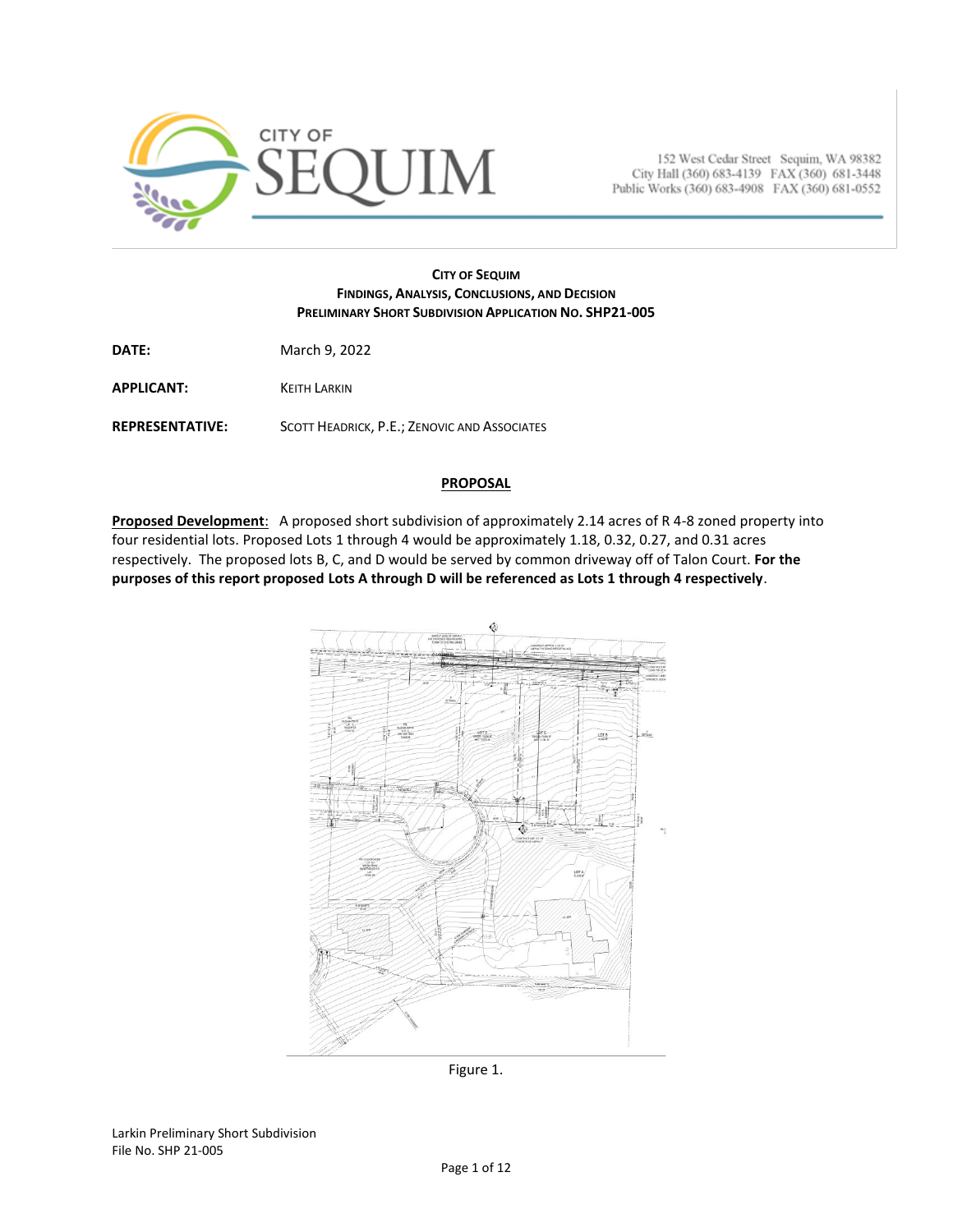### **FINDINGS**

# 1. Project History:

The subject property was created with the filing of the final plat following the Clallam County Commissioners final approval of the Eagle Crest Subdivision on July 1, 2008. The Eagle Crest Subdivision and property abutting its south boundary were annexed into the City of Sequim in 2009. This preliminary short (minor) subdivision application was received on December 18, 2019, and determined complete on December 20, 2019. Public Notice was published on December 29,2019 in the Peninsula Daily News and mailed to property owners within 300 feet of the subject property, and posted on the property in as required by Chapter 20.01, SMC. Public comments received in response to the notice of application are hereby incorporated by reference. To address concerns raised through public comments, the city requested and subsequently received the applicant's written consent to extend the review period in order to provide time to address the public concerns.

# 2. Site Description:

- a. Location: The subject property is located at 41 Talon Court, described as "Lot 16 of Eagle Crest, as per Plat recorded in Volume 15 of Plats at Page 50, records of Clallam County, Washington; Situate in the County of Clallam, State of Washington." The property is identified as Clallam County Assessor's tax parcel number 033029-550167.
- b. Size and Description: The subject property is currently configured as a single platted 2.14-acre lot having a north-south orientation lengthwise being approximately 247 feet east to west along its south property line and approximately 231 feet east to west along its north property line. The property is approximately 395 feet in length measuring from north to south and is situated such that it abuts the south side of Miller Road and connects with Talon Court, which terminates at its west boundary approximately mid-way between the north and south property lines. (*Reference attached preliminary short plat [map], Attachment A*). The northern portion of the site slopes down from south to north toward Miller Road at an average grade of 12 percent, which was likely created during the construction of Miller Road. The property is currently well vegetated primarily with low grasses and shrubs. There were no indications of instability noted in the steep slope adjacent to Miller Road along the property's frontage (*ref. 10/11/21 geotechnical summary by Zenovic and Associates*).
- d. Comprehensive Plan/Zoning Designation: The property is currently zoned "*Single Family Residential"* (R4- 8), which is consistent with the Comprehensive Plan's "*Single Family Residential*" (SFR) Future Land Use Map designation (reference Official Comprehensive Land Use Map on file with the City of Sequim).
- e. Existing Development: The site is currently developed with a single-family residence on the southern portion of the property. The remainder of the property is vacant.
- f. Flood Zone: The subject property is not within the 100-year floodplain.
- g. Critical Areas: There are no known or mapped critical areas at this site.

# 3. Agency Comments:

- a. Public Works/City Engineer: The proposal forwarded its review to a third-party reviewer who submitted comments and conditions in their memo dated November 11, 2021.
- b. Jamestown S'Klallam Tribe submitted comments in their letter dated November 22, 2021.
- c. The Clallam County PUD submitted comments in their email received December 12, 2021.
- 4. Public Comments: Public comments were received from 4 parties listed below in response to the project's notice of application.

Larkin Preliminary Short Subdivision File No. SHP 21-005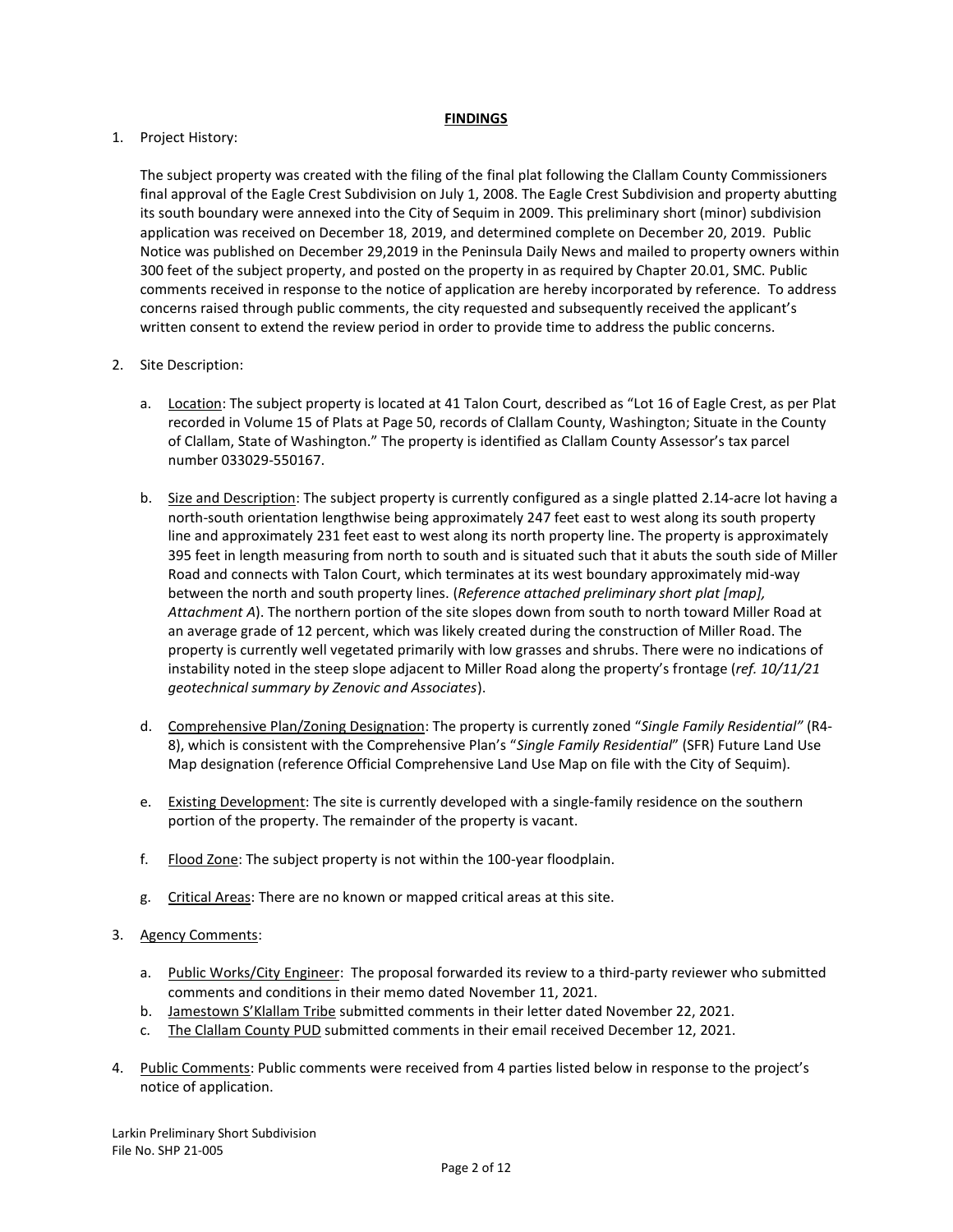- a. Bob Finnie-comments received 12-5-21 and 12-16-21.
- b. Mel Green comments received 12-8-21.
- c. Mike and Teresa Borkan-comments received 12-9-21.

Many of the public comments were concerned with matters beyond the scope of this review such as the appearance of the neighborhood, speculation of guest parking along the streets, garbage pickup issues, and matters related to the American Eagle Homeowner's Association CC&Rs. Public comments germane to the short subdivision approval criteria concerned lot configuration relative to rights-of-way and setbacks. These issues are addressed in the analysis for SMC 17.20.040.B. provided herein.

- 5. CRITERIA FOR APPROVAL. Review and preliminary determination for this short subdivision requires consistency with the following:
	- 1. The standards for land divisions in Chapter 17.20 SMC;
	- 2. The City of Sequim Comprehensive Plan;
	- 3. General Design Standards, Chapter 17.28 SMC;
	- 4. Street Design Standards, Chapter 17.32 SMC;
	- 5. Lot Design Standards, Chapter 17.40 SMC;
	- 6. Improvements, Chapter 17.48 SMC;
	- 7. Critical and Environmentally Sensitive Areas Protection Code, Chapter. 18.80 SMC;
	- 8. The Environmental Policy Code (SEPA), Chapter 16.04 SMC; and
	- 9. The Public Health, Safety, Welfare, Use and Interest, Chapter 58.17 RCW.

### **ANALYSIS**

The following is an analysis of the project's consistency with the criteria of approval cited above in their listed order.

1. **Conformance with Section 17.20.040 SMC**: The approval criteria for subdivisions and short subdivisions are provided in SMC 17.20.040 under which the city may not approve applications unless it is demonstrated by the subdivider that the criteria have been met. The following is an analysis of the proposal's consistency with the criteria in SMC 17.20,040.

*SMC 17.20.040(A): Each lot resulting from the subdivision shall conform with the comprehensive plan and zoning regulations;*

Staff Comment: The Comprehensive Plan's "*Single Family Residential*" Land Use Designation for the site is consistent with the current "*Single Family Residential"* (R 4-8) zoning designation (*reference Official Comprehensive Plan Future Land Use Map and the Official Zoning Map*). The proposal satisfies the density standards, and the proposed lot sizes and configuration are consistent with the standards for the R 4-8 zone. Each lot will be capable of development in conformance with the twenty-five-foot height limit, fifteen-foot front and rear yard setbacks, and six-foot side yard setbacks required for the R 4-8 zone. The total area of the subject property is approximately 2.14 acres according to Clallam County Assessor's records; however, the sum of above referenced lot sizes is 88,951 square feet which is approximately 2.04 acres. The proposed lot sizes based on the preliminary short plat (map) are as follows:

- Lot 1: 51,619 square feet.
- Lot 2: 14,006 square feet.
- Lot 3: 11,748 square feet.
- Lot 4: 11,578 square feet.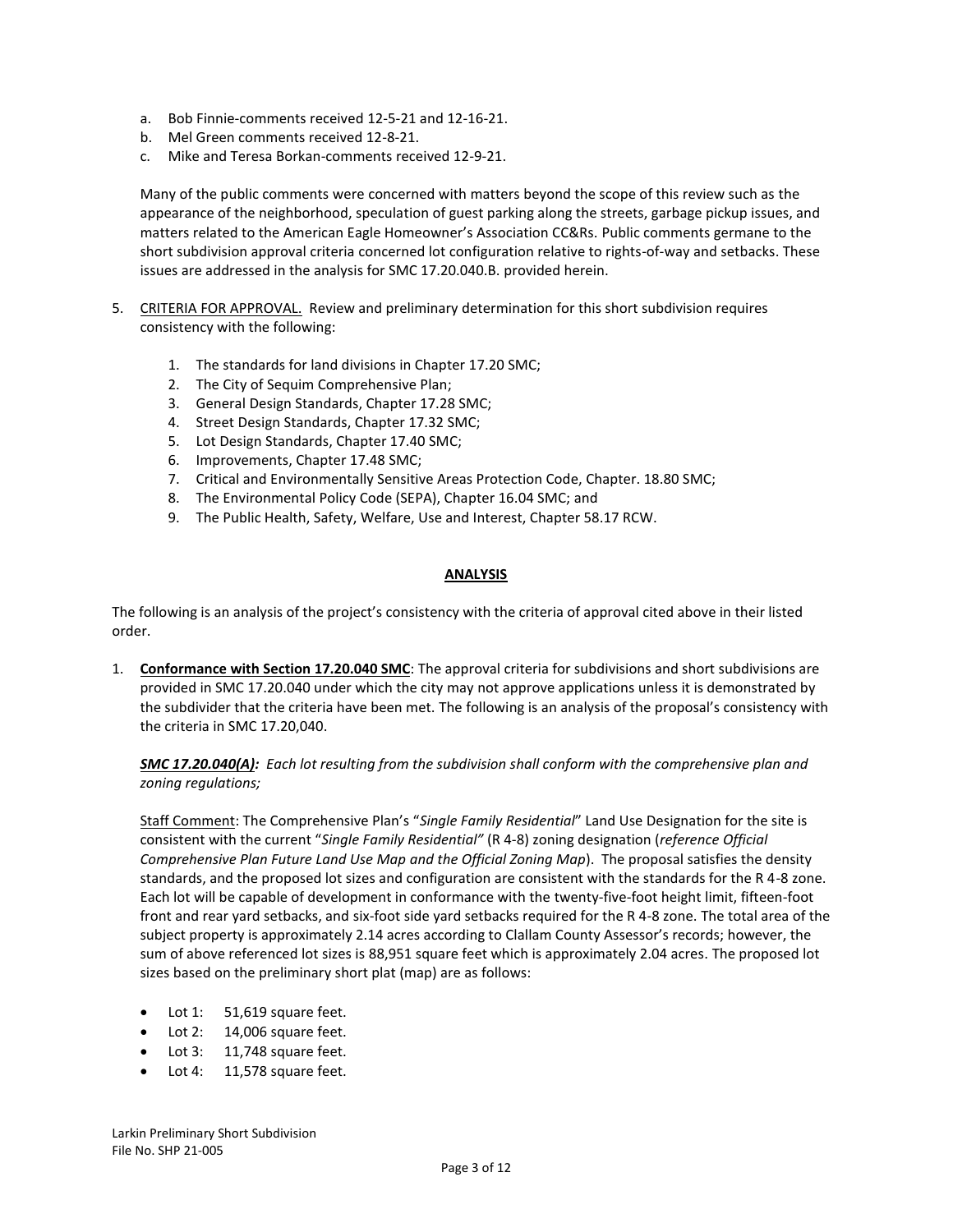The proposed lot sizes on the final short subdivision, if consistent with the preliminary short plat [map], would conform to the 5,400 square foot minimum lot size and the 14,500 square foot maximum lot size requirement for the R4-8 zone.

# *SMC 17.20.040(B): Each lot shall adjoin a public street or a private street in the subdivision;*

Staff Comment: Each the three north lots in this proposed short subdivision will abut Miller Road, a public street right-of-way. Each of these three lots abutting Miller Road will access Talon Court via a proposed shared twenty-foot-wide hard surfaced driveway. One of the public comments received raised concern that the proposed lots abutting Miller Road do not adjoin Talon Court, the public street within the subdivision. Staff considered this matter in-depth and concluded that the proposal does not conflict with these standards. The Municipal Code, under lot design standards, requires that "Every lot shall *abut* a public or private street" [*SMC 17.40.010.C*.]. Under the Municipal Code's subdivision Approval Criteria, it provides that "each lot will *adjoin* a public street or a private street in the subdivision" [SMC 17.20.040.B.]. In exploring the code's distinction between the use of abut and adjoin, it was necessary to consider additional provisions of the code for divisions or property.

In the Lot Design Standards of SMC 17.40.010.D., the code provides that double frontage lots should be avoided. Should the City require an extension of Talon Court such that each lot would *abut*, each of the three proposed lots would abut both Miller Road and Talon Court contrary to SMC 17.20.04.B1. However, the use of a combined driveway serving the three lots at their south boundary, the creation of double frontage lots would be avoided as provided in the lot design standards.

Moreover, SMC 17.32.150 prohibits direct access to a collector street, and Miller Road is a collector street. The code provides as follows, emphasis added:

…. *Lots adjacent to collector streets shall be laid out so as to avoid direct access to the collector, if an access road can be provided.* A waiver of direct access shall be required as a condition of approval. If the project proponent presents proof that direct access to such lots from collector streets is essential to facilitate the development of the subject property, and can provide a turnaround on the affected lots to prevent backing out onto collector streets, the city council or director of community development, where applicable, may permit direct access.

The project proponent has presented no proof nor requested direct access to Miller Road. Further, the City's definition of "access road", provides only that an '"[a]ccess road" means a road that links homes and properties to the larger road system."

*SMC 17.20.040(C). Curb, gutter, sidewalk, trail connections, transit stops, streets, storm drainage, sanitary sewer lines, water lines and other utilities as required shall be installed at the expense of the applicant and meet city specifications and applicable ordinances and the city engineer has certified or approved the proposed plans;*

Staff Comment: This proposed short plat will not create new public streets or sidewalks. The applicant is required to install frontage improvements consistent with the City of Sequim's street standards along its frontage on Miller Road prior to final short plat approval, as set forth in Condition 11 below.

*SMC 17.20.040(D). The subdivider has provided an easement for utilities transmission services, if necessary;*

Staff Comment: The final short plat/site construction review process will ensure that all necessary utility easements will be established and shown on the face of the final plat prior to recording of the map. It will be the applicant's responsibility to demonstrate that all necessary utility transmission easements have been obtained, consistent with City standards.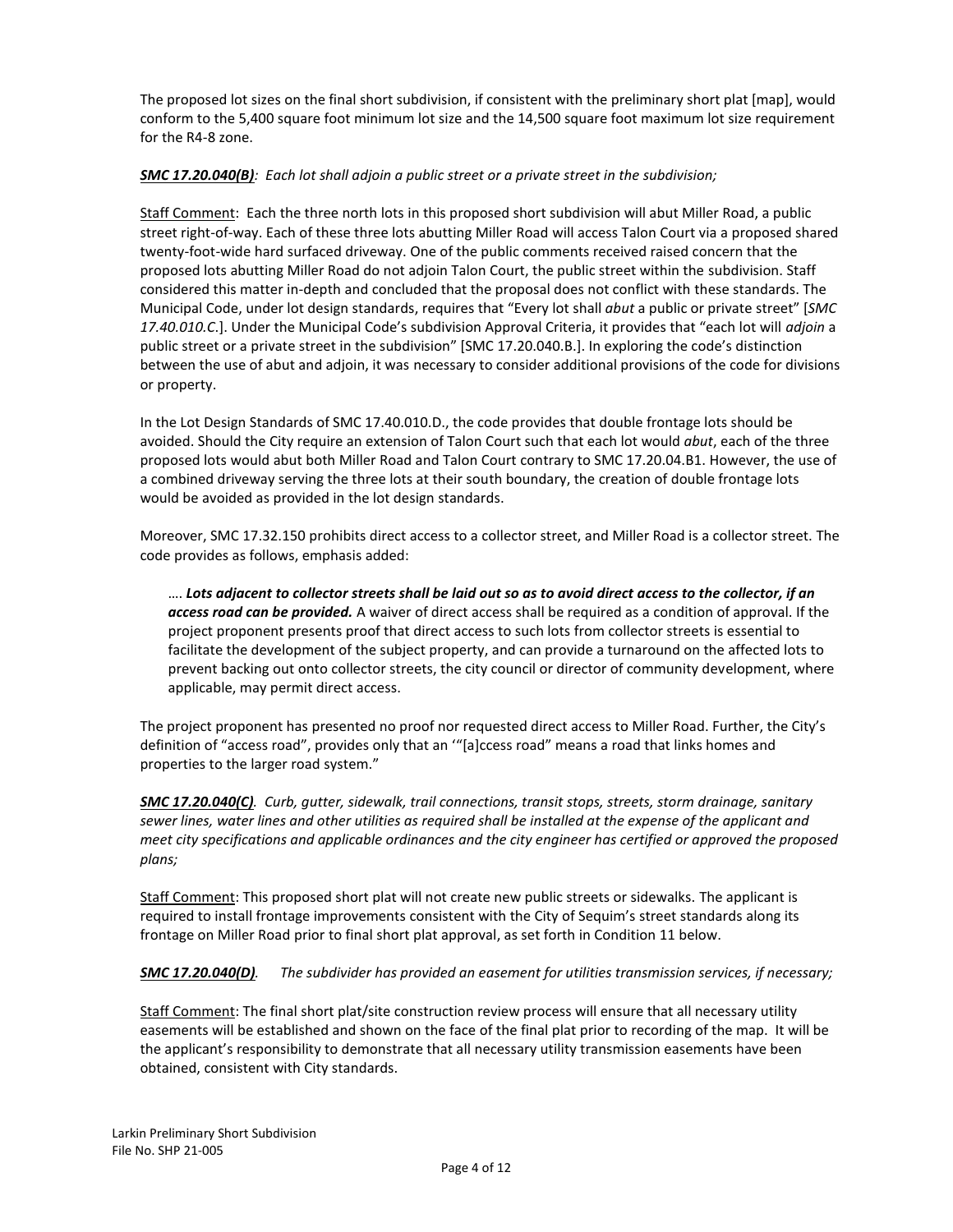*SMC 17.20.040(E). Private property necessary for public use for streets will be dedicated by a deed of dedication acceptable to the city or by preparing a plat to be recorded;*

Staff Comment: Although there are no proposed internal streets, as a requirement of final short plat approval, Miller Road must be provided with frontage improvements to include, but not be limited to, road widening, concrete curb and gutter, sidewalk, extension of piped storm drainage for the roadway and landscaping [*reference SAFEbuilt, Inc. comments performed on behalf of the Sequim Public Works Department dated November 11, 2021*].

*SMC 17.20.040(F). A bond will be posted to ensure completion of those improvements required under these criteria but not yet installed or provided.* 

Staff Comment: Pursuant to SMC 17.64.010(A), a final short plat will not be considered for approval unless the applicant has guaranteed to complete all required improvements within a reasonable period consistent with approved working drawings and specifications and has guaranteed to maintain the improvements until they are accepted by the city. The guarantee of completion and maintenance will provide that the applicant will reimburse the city for any maintenance work which is required consistent with SMC 17.20 and SMC 17.64 upon failure of the applicant to perform such work after receiving due notice from the city. This guarantee will be by at least one of the three methods established in SMC 17.64.020 and shall be in addition to requirements of SMC 17.64.010 B. Only one method of short plat completion guarantee shall be applied for each specific improvement.

*SMC 17.20.040(G). Adequate public facilities will be provided, as required by the adopted capital facilities plan. These facilities may include, but not necessarily be limited to, parks, playgrounds, schools, open spaces, transit stops, and trails and trail connections.* 

Staff Comment: The project is not required to provide any new public facilities such as parks, trails and playgrounds, but will be required to pay park & traffic impact fees (SMC 22.12.110 and SMC 22.04.110) as the individual lots are developed.

*SMC 17.20.040(H). All requirements of the environmentally sensitive areas and wetlands sections of the SMC and the State Environmental Policy Act (SEPA) have been met.* 

Staff Comment: This proposed four (4) lot short subdivision is not a further subdivision of a lot platted under RCW 58.17 within the past five years, does not contain wetlands or tidelands, and is not abutting a shoreline; therefore, this proposed short subdivision is categorically exempt from environmental review pursuant to WAC 197-11-800(6)(d). and is not subject to the provisions of SMC 18.80., Critical and Environmentally Sensitive Areas Protection.

*SMC 17.20.040(I). No development may occur which causes a flooding hazard, and until any development occurring within an identified floodplain has been properly mitigated.* 

Staff Comment: The project site is not located within a mapped floodplain. Stormwater runoff from this this proposed short subdivision will be controlled by an engineered stormwater system that limits the volume of stormwater discharge to its predevelopment rate, eliminating additional burden on any existing off-site stormwater systems. With an engineered stormwater system as described above, this proposal would not result in adverse impacts due to flooding.

*SMC 17.20.040(J). The public interest will be served by the proposal.* 

Staff Comment: The subdivision of land into lots is governed in Washington State by Chapter 58.17 RCW and by city and county ordinances adopted under that chapter's authority. The written findings herein and conditional approval of this proposal affirms that where applicable "*appropriate provisions are made for, but*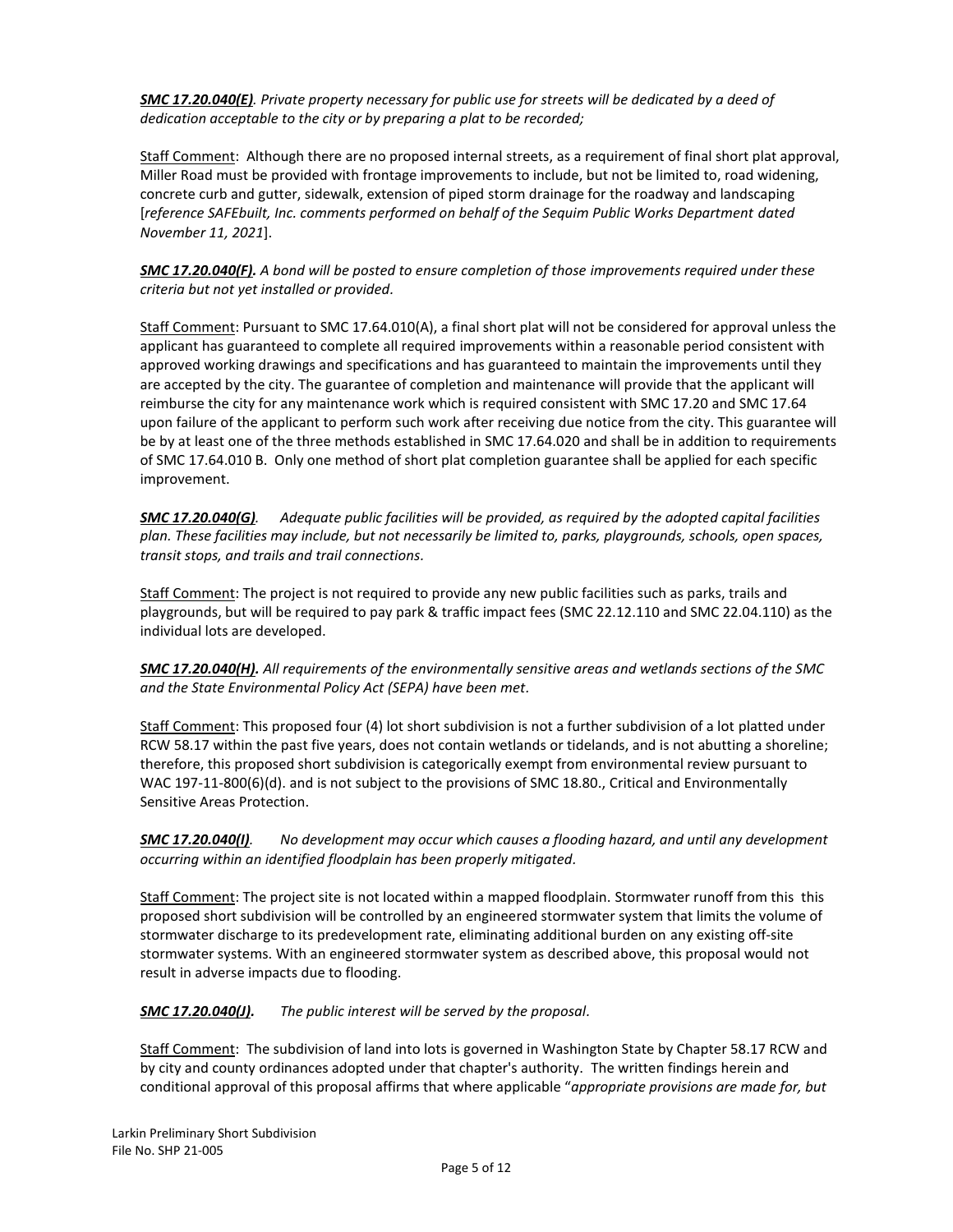*not limited to, the public health, safety, and general welfare, for open spaces, drainage ways, streets or roads, alleys, other public ways, transit stops, potable water supplies, sanitary wastes, parks and recreation, playgrounds, schools and schoolgrounds, and shall consider all other relevant facts, including sidewalks and other planning features that assure safe walking conditions for students who only walk to and from school; and that the public interest will be served by the subdivision and dedication*" [*RCW 58.17.110(1)*].

*SMC 17.20.040(K). All the requirements of Chapte[r 58.17](https://www.codepublishing.com/cgi-bin/rcw.pl?cite=58.17) RCW have been met.* 

*Staff Comment*: The procedures and standards of the City of Sequim's land division ordinance (Title 17 SMC) are consistent with RCW 58.17. As conditioned to satisfy the requirements of Title 17 SMC, this proposal would be consistent with the applicable Zoning (Title 18), 2015-2035 Comprehensive Plan, Environmental Protection standards (SMC 18.80), and Chapter 58.17, Revised Code of Washington.

*SMC 17.20.040(L). The proposed project phasing schedule, if applicable, meets the requirements contained in SM[C 17.20.090.](https://www.codepublishing.com/WA/Sequim/html/Sequim17/Sequim1720.html#17.20.090)*

*Staff Comment*: This proposed four (4) lot short subdivision will not be developed in phases.

*SMC 17.20.040(M). Only irrigation districts organized under Chapter 87.03 RCW may require improvements and only in accordance with RCW 58.17.310.*

Staff Comment: There are no mapped irrigation ditches abutting or traversing the subject property.

- 2. **Conformance with the Comprehensive Plan**: The Comprehensive Plan's "*Single Family Residential*" Land Use Designation for the site is consistent with the current "*Single Family Residential"* (R 4-8) zoning designation (reference Official Comprehensive Plan Future Land Use Map). The proposed residential use and lot sizes and configuration are consistent with the standards for the R 4-8 zone and the applicable goals and policies of the Comprehensive Plan.
- 3. **General Design Standards, Chapter 17.28 SMC**: The proposed four lot short subdivision meets the lot size requirements of the R 4-8 zone and poses no significant adverse environmental impacts. The use of a shared improved driveway will allow safe and efficient access while avoiding unnecessary alterations to the sites topographical features and increases to impervious surfaces that would occur from an extension of the Talon Court right-of-way. Future development of the proposed new lots would be subject to the development standards in the City's zoning code under SMC 18.22.040 where it provides that "…*development shall be designed in a manner which maintains existing natural features and grade, significant trees and/or other landscape features, and restores features damaged during development…*"

The natural features of the site do not limit or otherwise preclude conformance with the minimum setback requirements or other applicable development standards for the underlying zones that relate to development of the subject property.

4. **Street Design Standards, Chapter 17.32 SMC**: This proposed shore subdivision does not propose any new streets. The subject property abut Miller Road along its north boundary where additional right-of-way may be required to accomplish a sixty-foot right-of-way width. Additionally, half width frontage improvements to minimum city street standards is required prior to final short plat approval.

# 5. **Lot Design Standards, Chapter 17.40 SMC**:

The three north lots abutting Miller Road are rectangular shaped with the side lot lines being at right angles to the Miller Road right-of-way. The north, east, and south property lines of the proposed remainder lot are at near right angle. The only irregularity is located where the lot abuts the cul-de-sac of Talon Court and the adjacent property to the west. The irregularities of the proposed remainder lot are a pre-existing condition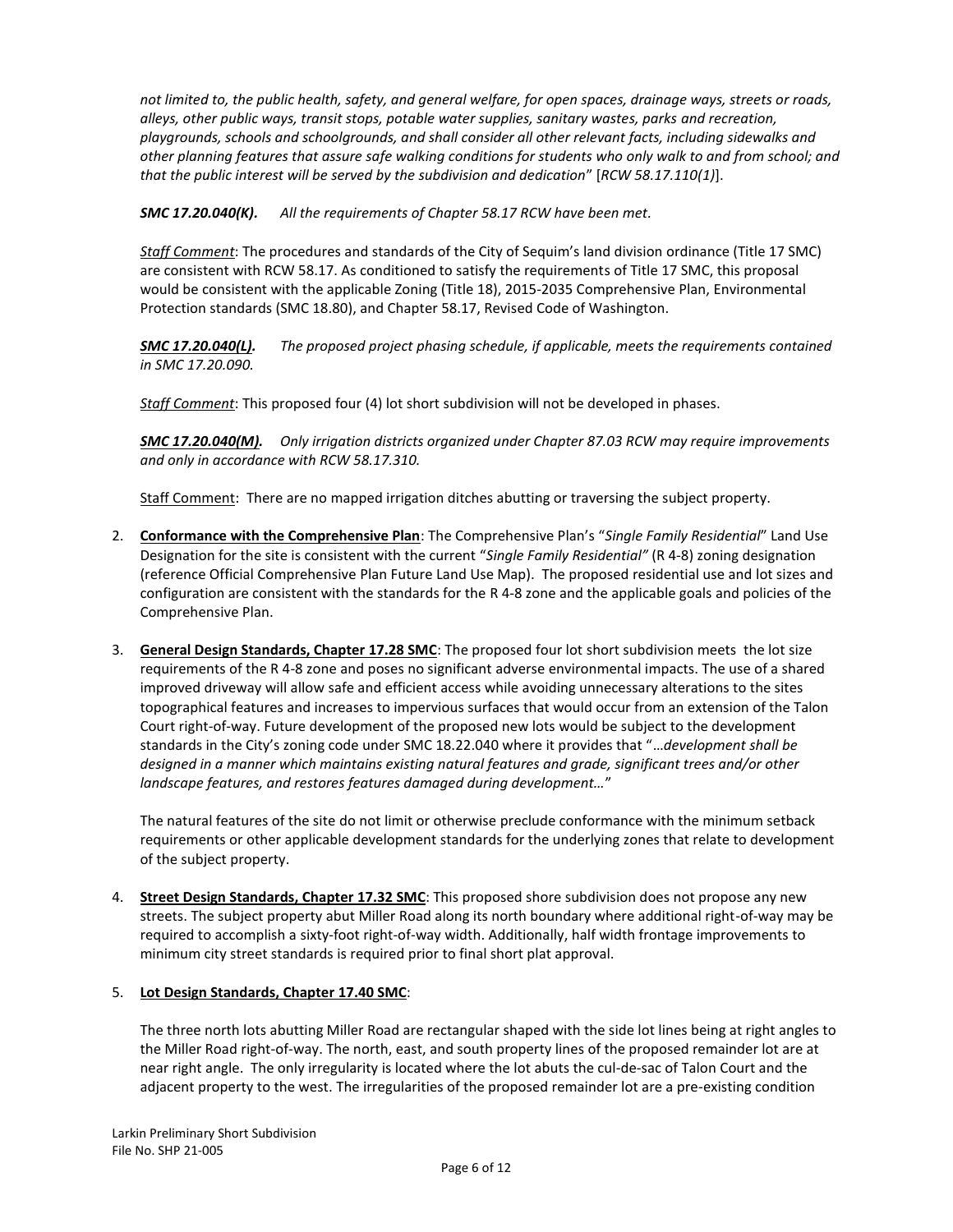and not a result of this proposed short subdivision. Therefore, insofar as practical, side lot lines will be at right angles to street lines or radial to curved street lines [*SMC 17.40.010.A*].

The proposed lot sizes will meet the minimum area requirements of the R 4-8 zoning classification and will be ideally suited for single family residential development [*SMC 17.40.010.B*].

The three north lots will abut the Miller Road right-of-way and the remnant lot to the north will abut the Talon Court right-of-way; therefore, every lot will abut a public street [*SMC 17.40.010.C*].

The proposed north lots will be no less than seventy-seven feet wide and the remnant lot to the south will be approximately 200 feet at its narrowest point; therefore, all proposed lots will conform to the requirements of the zoning code [*SMC 17.40.010.D*].

There are no proposed corner lots. The south boundary of the three north lots will be access via a shared surfaced driveway, thus avoiding double frontage lots. Therefore, none of the proposed lots will have frontage on two streets [*SMC 17.40.010.E*].

None of the proposed lots will abut two or more parallel streets. All proposed lots will access Talon Court only [*SMC 17.40.010.F*].

There are no proposed intersection or lots at intersections [*SMC 17.40.010.G*].

There are no proposed lots corner lots. f [*SMC 17.40.010.H*].

- 6. **Improvements, Chapter 17.48 SMC**: Prior to improvements for final short plat approval, a site construction permit for said improvements will be required to be submitted as an application for review and approval by the City Engineer. The plan shall include all applicable designs for the curb, gutter, sidewalks, streets, storm drainage, sanitary sewer lines, water lines, streetlights and all other required utilities which will be installed at the expense of the applicant, unless a bond is posted to ensure completion pursuant to SMC 17.64. The applicant will also be required to provide for the necessary utility easements and the dedication of street right-of-way along the property's Miller Road frontage and any other infrastructure to the City upon recording the plat.
- 7. **Critical and Environmentally Sensitive Areas Protection Code, Chapter. 18.80 SMC**: There are no known or mapped critical areas associated with this property.
- 8. **The Environmental Policy Code (SEPA), Chapter 16.04 SMC**: This proposed four (4) lot short subdivision is not a further division of a of a lot short platted lot within the past five years under RCW 58.17, does not contain wetlands or tidelands, and is not abutting a shoreline; therefore, this proposed short subdivision is categorically exempt from environmental review pursuant to WAC 197-11-800(6)(d).
- 9. **The Public Health, Safety, Welfare, Use and Interest, Chapter 58.17 RCW**: The above findings demonstrate the proposal's meeting the requirements for the public health, safety, welfare, use, and interest; therefore, meeting the requirements of Chapter 58.17 RCW.

# **CONCLUSIONS**

- 1. The proposal is an application for preliminary short subdivision of approximately 2.14 acres of property into four single-family residential lots in the City of Sequim's Single Family Residential Zone (R 4-8).
- 2. The proposed preliminary short subdivision has been reviewed by the City of Sequim in conformance with the procedures set forth in Chapter 20.01 SMC for a Type A-2 permit. Public Notice was issued by U.S. Mail to

Larkin Preliminary Short Subdivision File No. SHP 21-005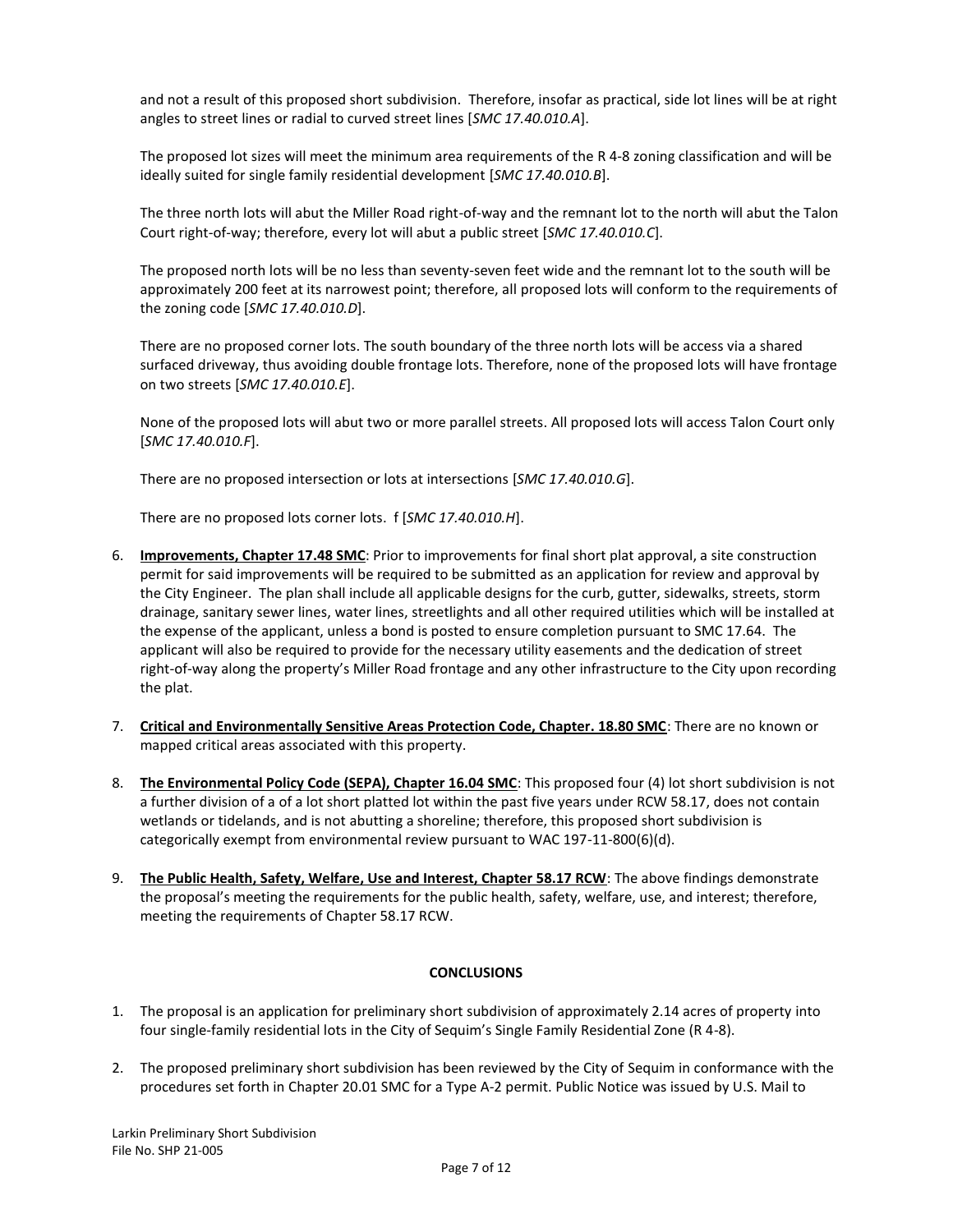property owners within 300 feet of the subject property, posted on the property, and published in the Peninsula Daily News in accordance with the notice requirements of Chapter 20.01.140 SMC.

- 3. The proposed preliminary short subdivision has been reviewed for and, as conditioned, found to be consistent with the applicable goals and policies of the City of Sequim Comprehensive Plan and the applicable standards of Title 18 SMC, the City's Zoning Code.
- 4. The proposed preliminary short subdivision has been reviewed for and, as conditioned, found to be consistent with the standards for the R 4-8 zone in Section 18.20.050 SMC, the approval criteria for short subdivision in SMC 17.20.040, and all other applicable requirements for land divisions in Title 17 SMC.
- 5. The proposed preliminary short subdivision is not on property located within any known critical areas, is not on property within 200 feet of a shoreline of the state, and is not within a floodway or floodplain.
- 6. The proposed preliminary short subdivision is not a further division of a lot short platted within the last five years pursuant to RCW 58.17, does not contain wetlands or tidelands, and is not abutting a shoreline; therefore, this proposed short subdivision is categorically exempt from environmental review pursuant to WAC 197-11-800(6)(d).
- 11. The proposed preliminary short subdivision, as conditioned, has been found to meet the requirements for the public health, safety, welfare, use and interest as set forth in Chapter 58.17 RCW.

# **DECISION**

Following review of the subject short subdivision application for conformity with the Sequim Municipal Code, and other applicable ordinances, laws and policies, application number SHP21-005 is hereby granted Preliminary APPROVAL **subject to the** improvement and final short plat requirements as specified in Title 17 SMC, and the following conditions for final approval:

- 1. Within five years following this preliminary short subdivision approval, or as otherwise stipulated in RCW 58.17.140, a final short plat must be submitted to the City for review and approval. The final short plat must be in substantial conformance with the submitted preliminary short plat as modified through preliminary approval (*attached*).
- 2. All lots on the final short plat must conform to the lot size requirements for the R- 4-8 zone with the exception of the remainder lot which is capable of re-division. Each of the proposed Lots A through D shown on the preliminary plans will be numbered Lots 1 through 4 respectively on the final short plat.
- 3. Development of the lots must comply with SMC 18.20.050, or as subsequently amended, for setbacks, building lot coverage, and building height.
- 4. A final short plat must be approved by the city prior to recording. After recordation of the final map with the Clallam County Auditor, one copy and an electronic version of the recorded final short plat must be provided to the City of Sequim's Department of Community Development.
- 5. The responsibility for the maintenance and operation of any common facilities including, but not limited to private drainage facilities, the private shared driveway, and landscape areas of buffers, must be determined prior to final short plat approval. Said facilities may be maintained and operated by the land divider, a lot owners' association, a public agency or a private agency consistent with applicable state requirements. Any maintenance obligations must be noted on the final short plat.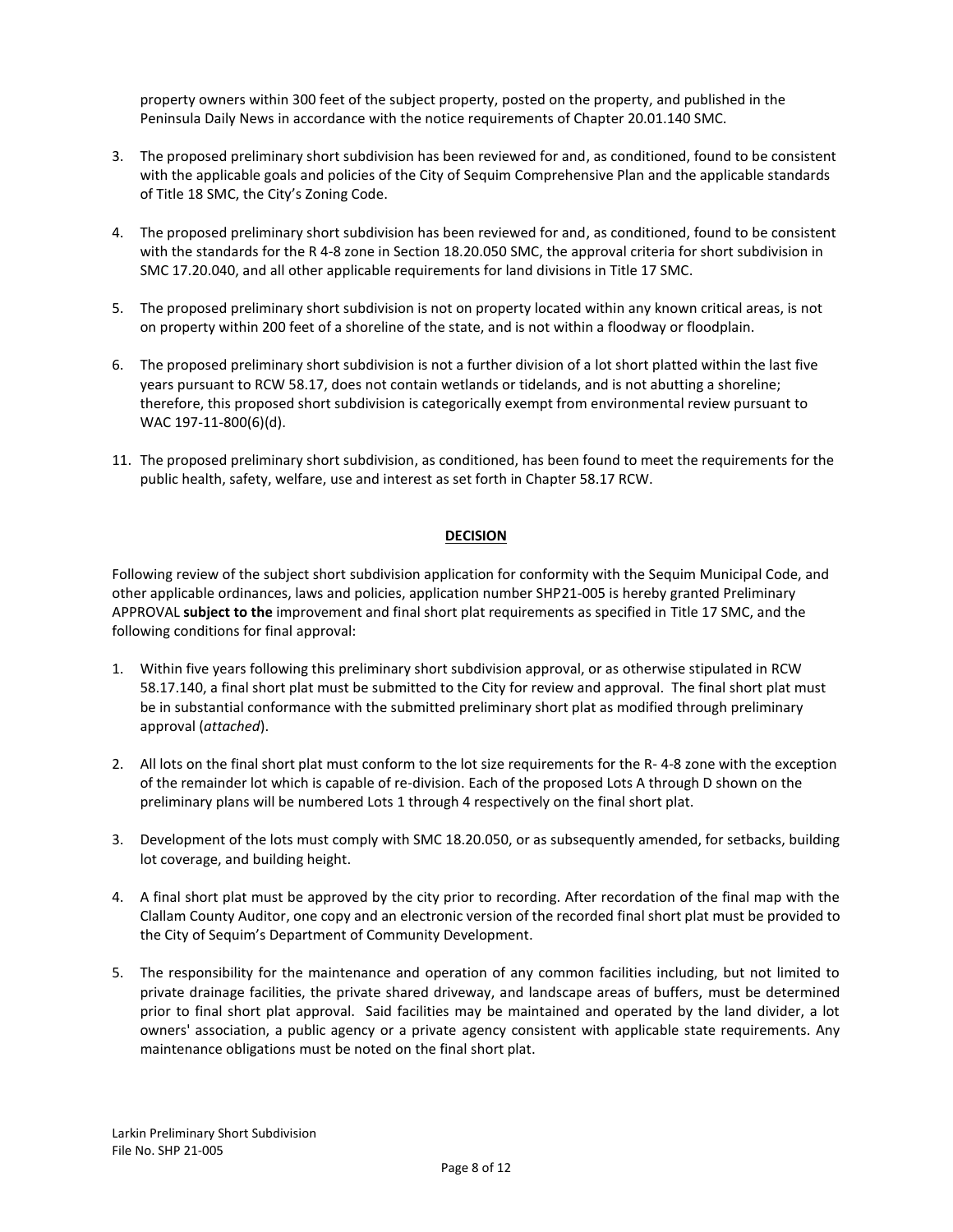- 6. If said common facilities are to be owned and managed by a lot owners' association, said lot owner's association must be established prior to final approval. The association is responsible for operating and maintaining all common facilities that have been dedicated or deeded to it by the land divider. The by-laws of the association shall authorize, at a minimum, the following responsibilities and authorities:
	- To enforce covenants and conditions required by Title 17 SMC, or in the lot owner's association.
	- To levy and collect assessments against all lots to adequately accomplish the association's responsibilities.
	- To collect money from unit owners to finance future improvements.
	- To collect delinquent assessments through the courts, including money to pay for the costs of court action.
	- To build, maintain and manage common facilities required by the Sequim Municipal Code.
	- To allow amendments to the by-laws for improvements required by Title 17 SMC which may or may not require a plat alteration to be submitted, approved and finalized in accordance with Title 17 SMC.
- 7. If a Homeowners Association is formed, the final plat must include a statement which requires indefinite existence of the association and automatic membership in the association upon assumption of ownership of a lot within the short plat. The Association by-laws must be submitted and approved by the City prior to final plat approval. The by-laws required for this section must be separate from any by-laws or private covenants established by the subdivider. Any private covenants or restrictions proposed by the subdivider shall not be included with any requirements set forth by the Sequim Municipal Code.
- 8 The proposed short subdivision is within a subdivision currently subject to the American Eagle Homeowner's Association. The Developer's choice between a forming new lot owner's association or remaining in the American Eagle Homeowner's Association is a civil matter between the two parties. In either case, the provisions for maintenance of any new common facilities within the subject short plat shall be provided for city review and approval, and subsequently recorded with the final short plat.
- 9. The CC&Rs document will be provided with the final plat submittal. The City's review and approval of the CC&Rs document does not mean the City will assume any responsibility for enforcing private covenants between the lot owners nor maintaining any roads or other amenities not specifically dedicated to the City on the public's behalf.
- 10. Unless otherwise waived or modified, all following requirements set forth by the City Engineer and those in the SafeBuilt comments dated November 11, 2021, must be satisfied prior to final short plat approval.

# **Roadways**

- 11. Miller Road must be provided with frontage improvements to include, but not be limited to, road widening, concrete curb and gutter, sidewalk, extension of piped storm drainage for the roadway and landscaping. Miller Road is a collector street, with 11' travel lanes each way, 8' parking lanes both sides, 6' sidewalks both sides, 4' landscaping on both sides, and 1' back of walk both sides for a total 60' wide right of way. This project will be responsible for one half of these improvements along the frontage, from the centerline. An alternative frontage improvement section would be to construct a 1O' shared use path in lieu of 8' parking and 4' sidewalk [*SafeBuilt comments dated November 11, 2021*].
- 12. The common driveway will be developed to the standard provided on Sheet C4 of the submitted plans [*Attachment A*] including two 10-foot lanes each with 2 percent slope, 8-inch minimum compacted depth ballast, 2-inch compacted depth crushed surfacing top course, and 2-inch minimum compacted depth asphalt concrete pavement. It must be noted on the face of the final short plat that the private driveway must be dedicated to all lot owners, heirs, successors, and assigns.
- 13. Pursuant to SMC 17.64.010(A), a final short plat will not be considered for approval unless the applicant has guaranteed to complete all required improvements within a reasonable period consistent with approved working drawings and specifications and has guaranteed to maintain the improvements until they are accepted by the city. The guarantee of completion and maintenance will provide that the applicant will reimburse the city for any maintenance work which is required consistent with SMC 17.20 and SMC 17.64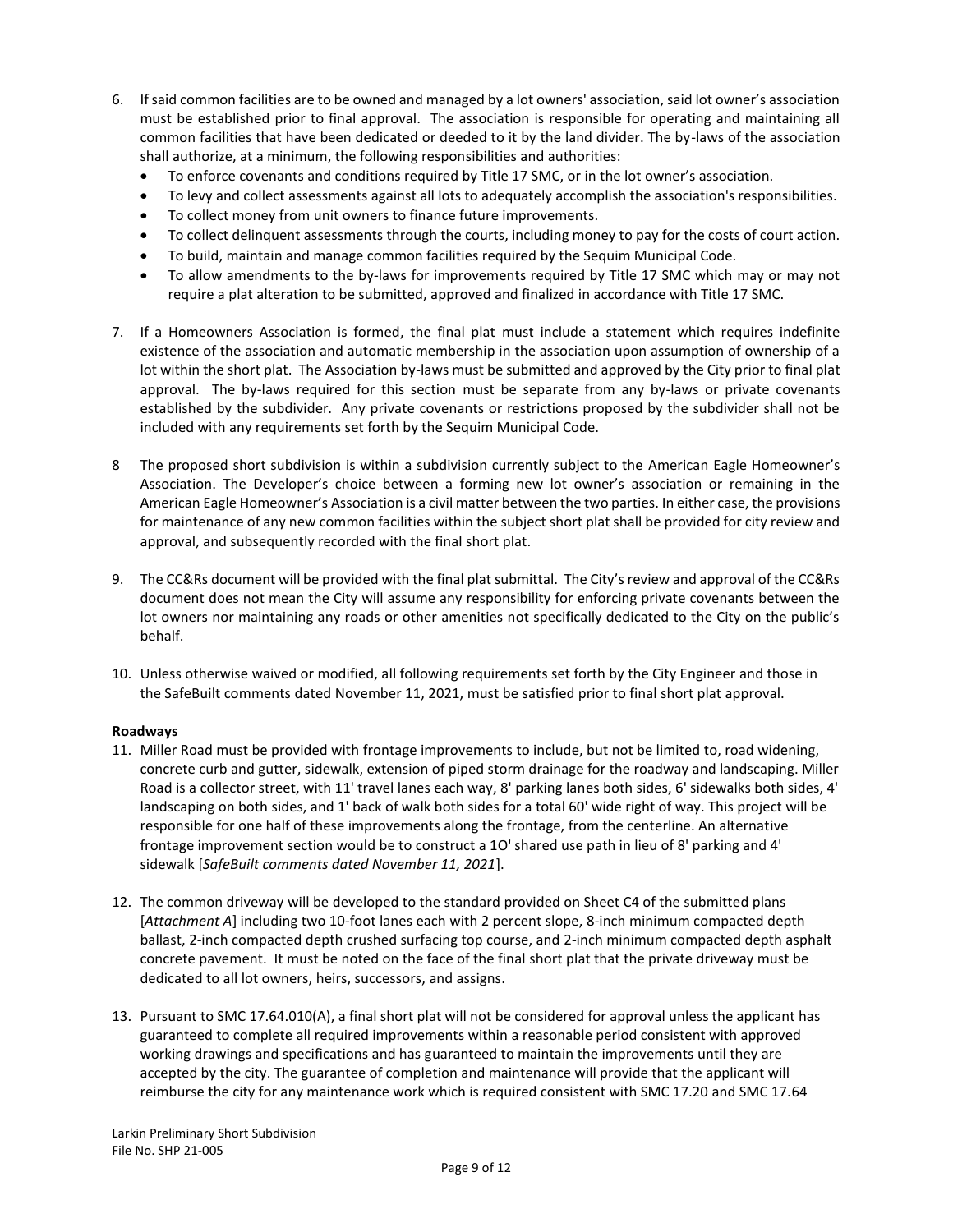upon failure of the applicant to perform such work after receiving due notice from the city. This guarantee will be by at least one of the three methods established in SMC 17.64.020 and shall be in addition to requirements of SMC 17.64.010 B. Only one method of short plat completion guarantee shall be applied for each specific improvement.

### **Stormwater**

- 14. Stormwater runoff from existing and proposed impervious areas within the short plat shall be infiltrated on site, within the short plat boundary. Any stormwater drainage system shall be designed by a civil engineer or geotechnical engineer and the design shall be approved by the City.
- 15. No utilities shall cross under, over, or through storm drainage infiltration facilities.
- 16. It must be noted on the face of the final short plat that "*All building downspouts and drains from all impervious surfaces such as patios and driveways shall be connected to an on-site stormwater infiltration drainage system. Any application for building permit shall comply with the requirements of the City of Sequim's* latest adopted version of the Department of Ecology Stormwater Management Manual for Western *Washington. All connections of the drains shall be constructed and approved prior to final building inspection approval*."
- 17 It must be noted on the face of the final short plat that Information regarding stormwater management is available in the approved operations and maintenance manual prepared for the Larkin short plat.

### **Potable Water**

18. Prior to final short plat approval, the Developer must provide a design for City potable water service consistent with Sequim's adopted Water System Plan Water (capital facility plan) and utility standards per SMC 17.20.040(C) and 17.48. Water meters must be located at the head of the Talon Court Cul-De-Sac, not along the Miller Road. Water service shall be connected to the City's water main and extended to the property, terminating with a meter set inside of a meter box as approved by the City Engineer. The water main construction and the connection shall be consistent with the City of Sequim engineering standards for water utility installation as approved by the City Engineer. A General Facilities Charge (GFC) and meter fee shall be paid for each connection to the City water system and based on the current fee schedule as of date of building permit issuance. Note: This condition is subject to change pending the outcome of city discussions with the Clallam County PUD per their comments dated 12-9-21.

### **Sanitary Sewer**

19. Prior to final short plat approval, the Developer must provide a design for City sewer service consistent with Sequim's adopted sewer System Plan and utility standards per SMC 17.20.040(C) and 17.48. Shared service laterals connecting to the main in Miller Rd or to the main in Talon Court may be provided. Developer shall pay a City of Sequim General Facility Charge (GFC) and a side sewer permit fee for each lot that must be connected to City sewer system or any additions or alteration to existing side sewer connections. General facility charge will be based on current fee schedule as of date of building permit issuance. Side sewer permit and inspection fees shall be based on the fee schedule in effect at the time of approval.

### **Other Utilities**

- 20. In accordance with SMC 17.48.050, prior to final short plat approval, where telephone, electric and cablevision utilities are not existing in a proposed subdivision and additional utility construction is required, all new utility construction must be located underground. Underground utilities shall be placed in such a manner and at a depth which permits the planting of trees. Underground utility conduit(s) (i.e., electric, phone, cable) must be extended to the undeveloped property and terminating above ground with "sweeps" as directed by the appropriate utility entity.
- 21. Prior to final short plat approval, any utility line installed within the city, or connection to existing facilities within the city, the developer must, as soon as practicable after installation is complete, and before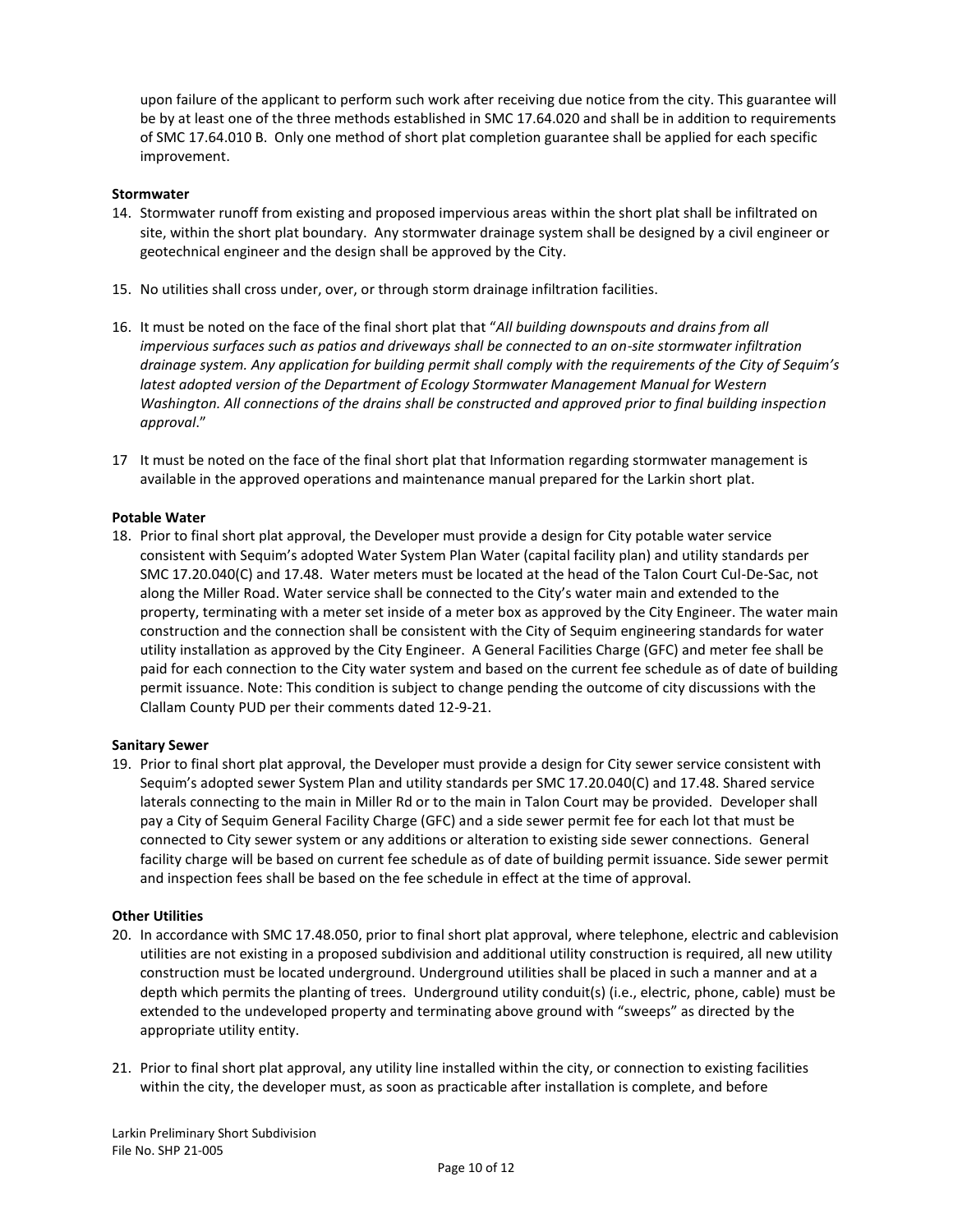acceptance of any utility line, furnish the city with a printed and an AutoCAD computer disk (or other format acceptable to the city engineer) copy of As-Built drawings that shows the exact location of such utility lines. Such drawings must be verified as accurate by the utility service provider.

### **Grading/Erosion and Sedimentation Control**

- 22. All temporary erosion and sediment control (TESC) shall comply with the 2012 State of Washington Department of Ecology Stormwater Management Manual for Western Washington, updated 2014, and SMC 13.104.
- 23. Dust generated during construction activities must be controlled by wetting the dust sources in areas of exposed soils and washing truck wheels before trucks leave the site. Mud and dirt shall not be tracked onto public rights-of-way.
- 24. Construction activities must not impact any off-site properties.

### **Land Use and Zoning**

- 25. Development of the lots within this short subdivision must be in accordance with all of the requirements of SMC 18.22, the City's Development Standards.
- 26. All of residences within this short subdivision must provide a minimum of two off-street parking spaces.

### **Public Facilities**

- 27. A Parks Impact Fee will be assessed at the time of building permit issuance and paid prior to certificate of occupancy for any new single-family residences.
- 28. A Transportation Impact Fee will be assessed at the time of building permit issuance and paid prior to certificate of occupancy for any new single-family residences.

### **General**

- 29. The applicant must provide verification that the concerns of the Jamestown S'Klallam Tribe in their comments dated 11-22-21 (attached) have been addressed.
- 30. All permit requests will be reviewed for compliance with applicable codes, ordinances, laws, rules and regulations prior to issuance of approval.
- 31. Current City of Sequim standard plan general notes, roadway notes, drainage notes, and erosion and sediment control notes must be shown on the engineering plans submitted for approval.
- 32. In accordance with RCW 58.17.280, the project proponent will obtain from the City a specific address for each new lot (the existing home currently has an address).
- 33. In the event that the US Postal Service will provide mail delivery to any of the proposed lots, mailboxes shall be provided by the Developer prior to final short plat approval. Location and construction standards shall be approved by US Postal Service and the City if located on city right-of-way or easements.
- 34. Utilities will be provided to each lot in accordance with the City of Sequim current Engineering Standards at the time of application. All new utility installation serving the short plat shall be underground.
- 35. An easement swill be provided and graphically illustrated on the final short plat for any utilities not within a public right-of-way and over property other than which the utility serves.
- 36. Prior to final short plat approval, the applicant must provide the city with a waiver of direct access to Miller Road. This waiver must be stated on the face of the plat pursuant to SMC 17.32.150.